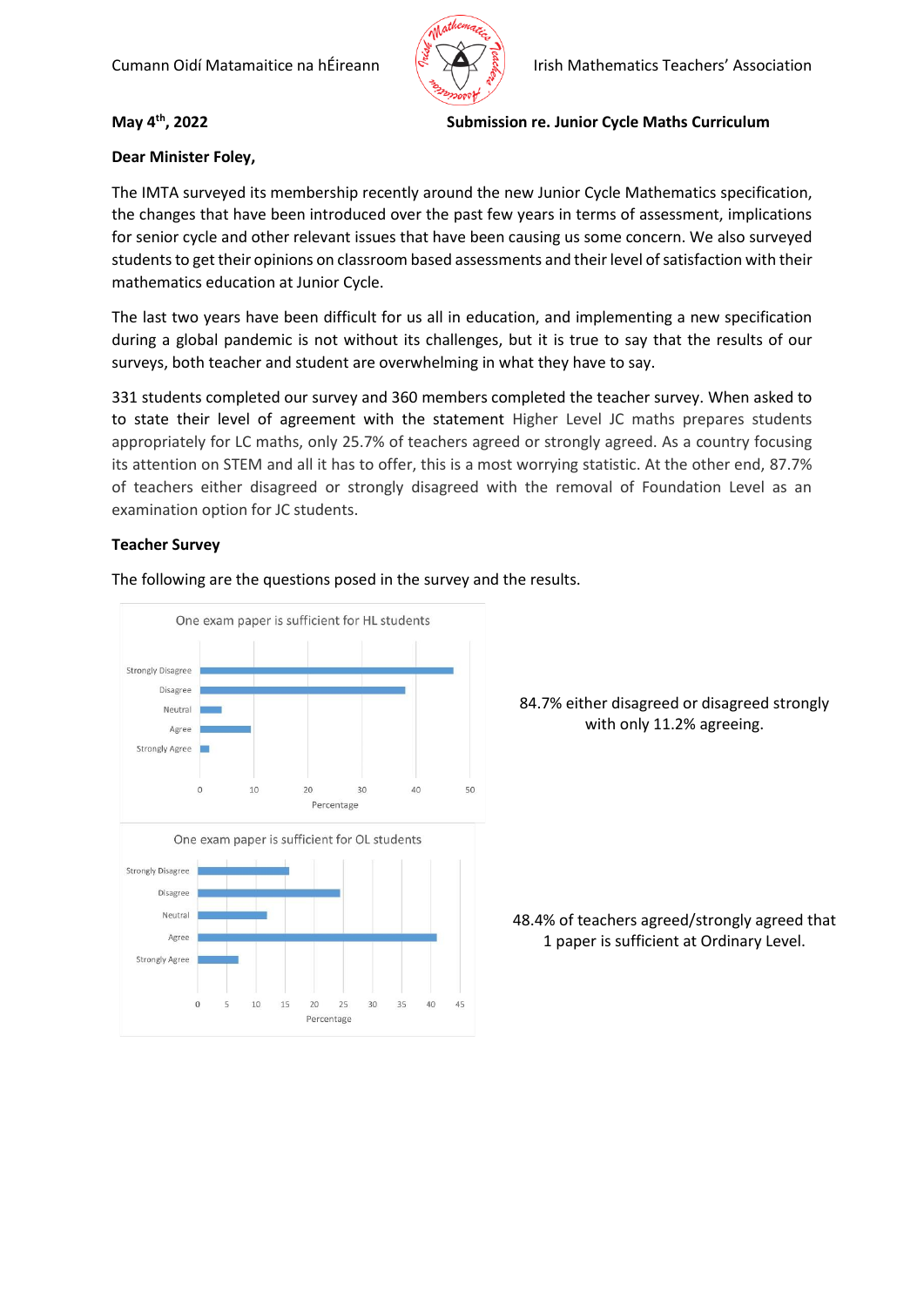

#### Cumann Oidí Matamaitice na hÉireann  $\leq \sum_{k=1}^{\infty}$  Irish Mathematics Teachers' Association



66.9% of respondents believe that do not have enough time to teach the course. Conversely, only 22.9% believe they do have enough time to complete the course.

### 75.9% disagreed/strongly disagreed with this statement

### 87% of teachers either disagreed/strongly disagreed with this statement

80.1% disagreed/strongly disagreed with the idea of CBAs being beneficial to students with only 10% agreeing/strongly agreeing.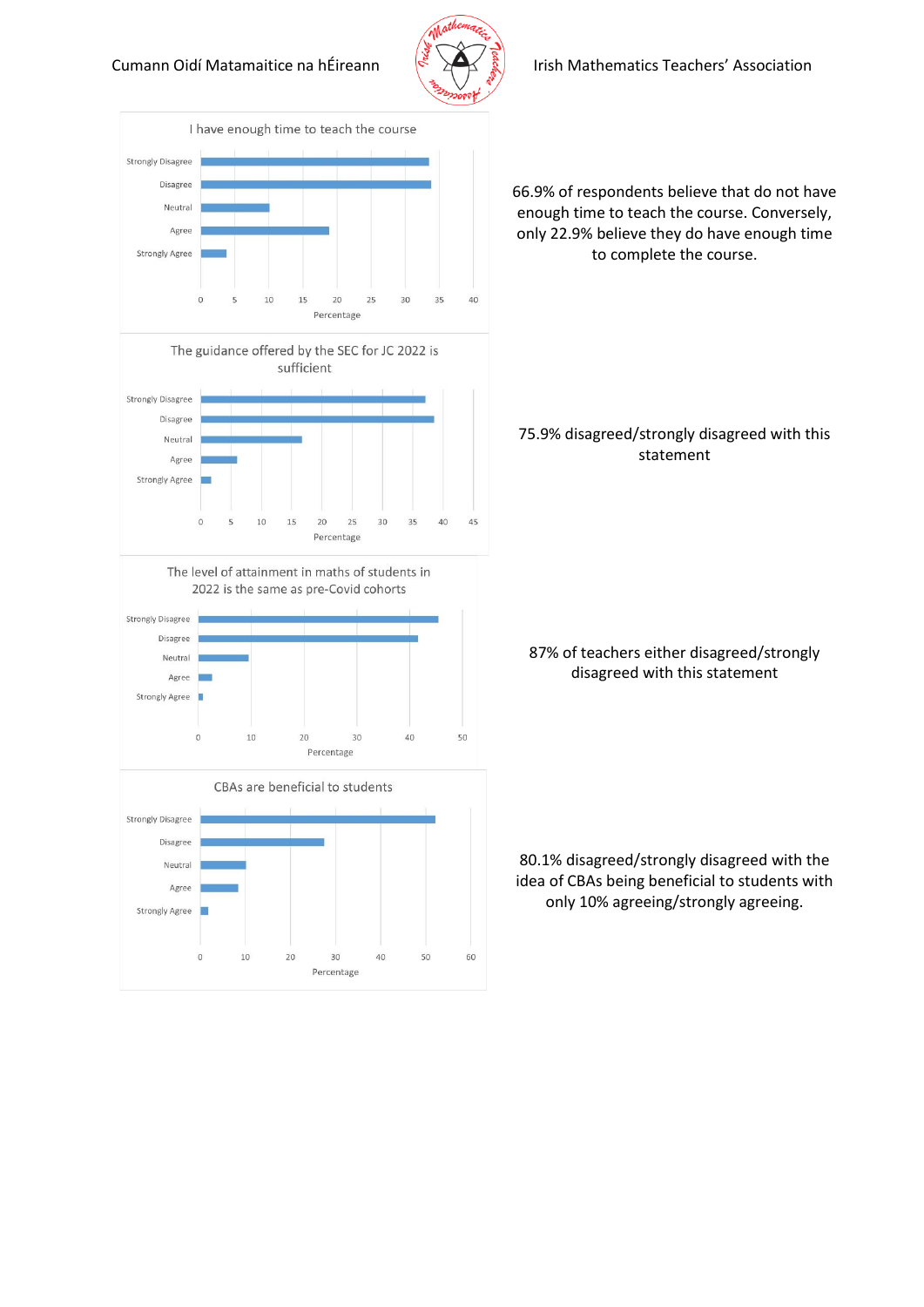



Only 26.1% agreed with this statement

73.8% of teachers do not want to see Assessment Tasks back again from next year

Almost 60% of teachers disagreed/strongly disagreed with the idea that students who are just above the threshold for L2LP are capable of succeeding in OL maths.

87.7% disagreed/strongly disagreed with the removal of the Foundation Level Maths examination at JC.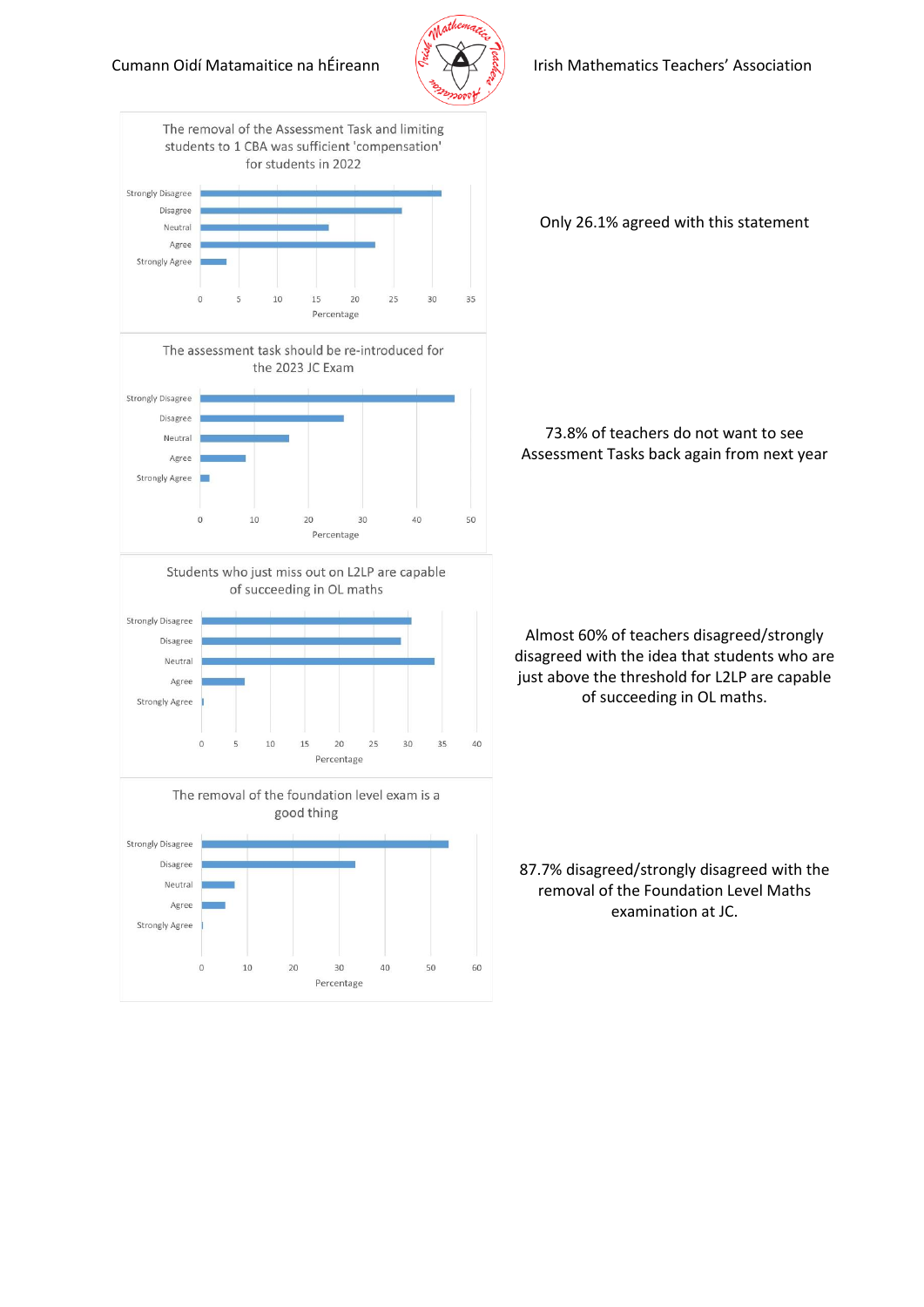

#### Cumann Oidí Matamaitice na hÉireann  $\left(\frac{1}{2} \sum_{i=1}^{3} a_i\right)$  Irish Mathematics Teachers' Association



84.8% of teachers want a Foundation Level option for the JC 2022, with only 6.4% disagreeing/strongly disagreeing.

86.4% of teachers want FL from 2023 onwards

25.7% of teachers agree/strongly agree that JC HL maths prepares students well for LC maths.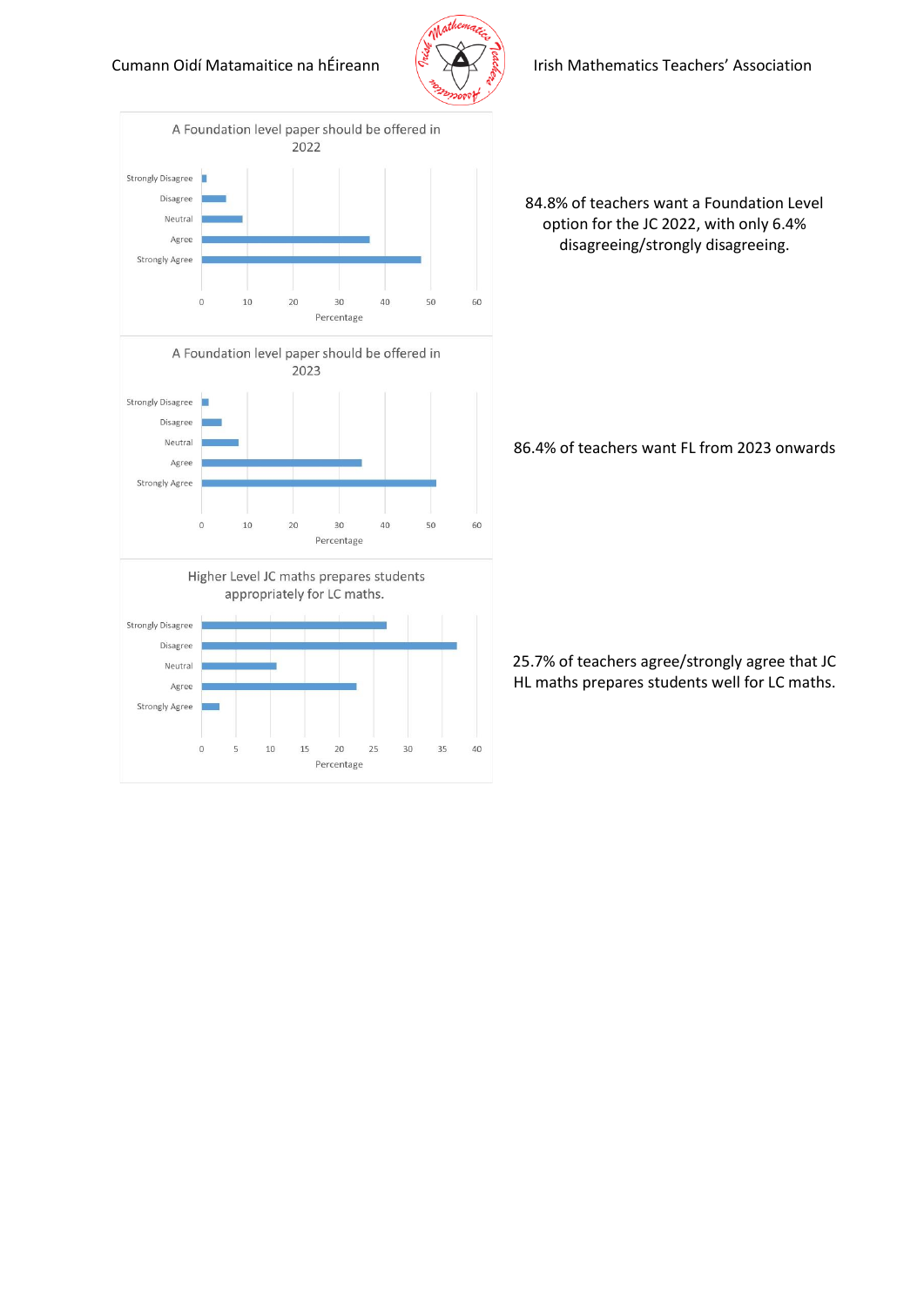

## **Student Survey**





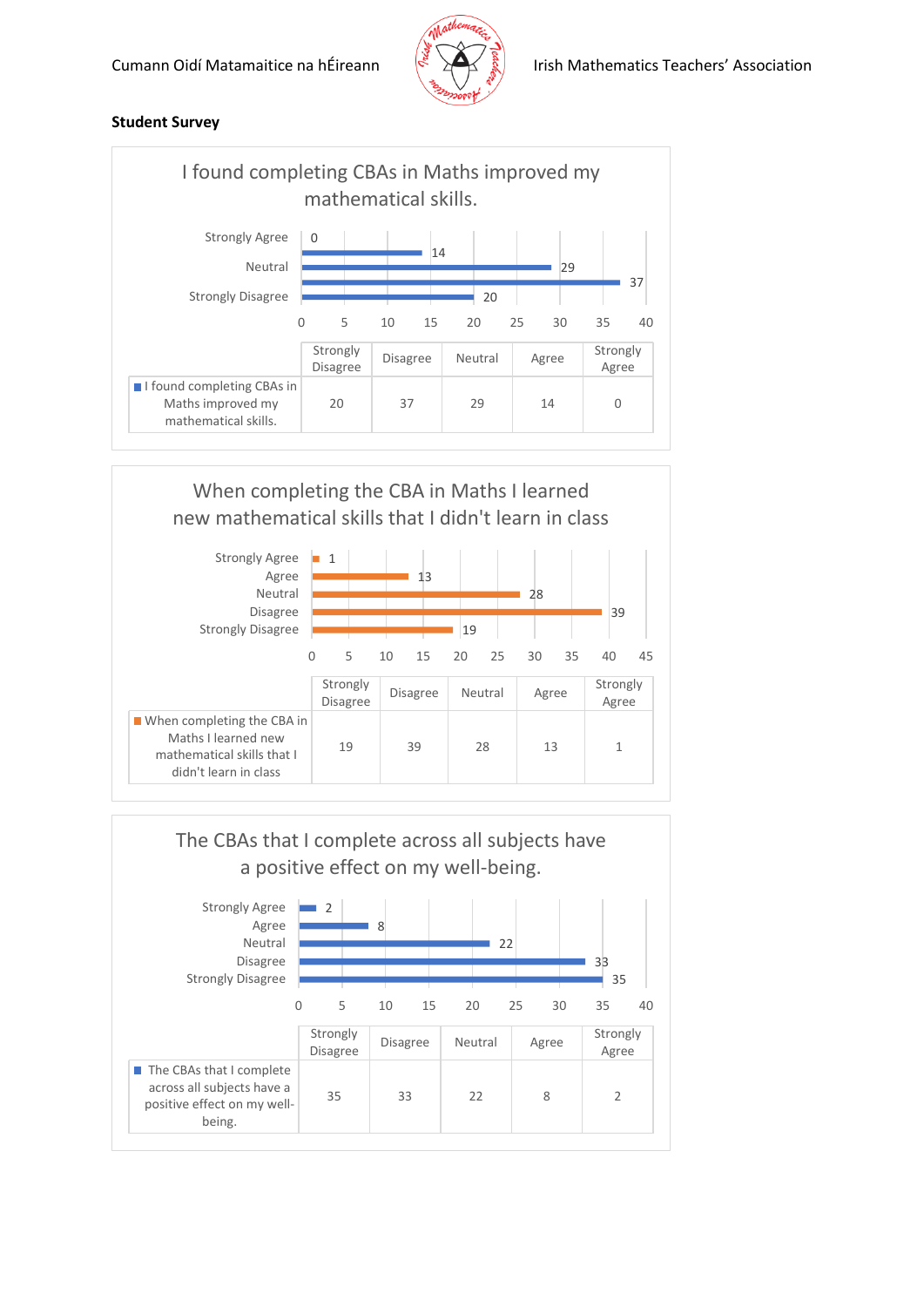